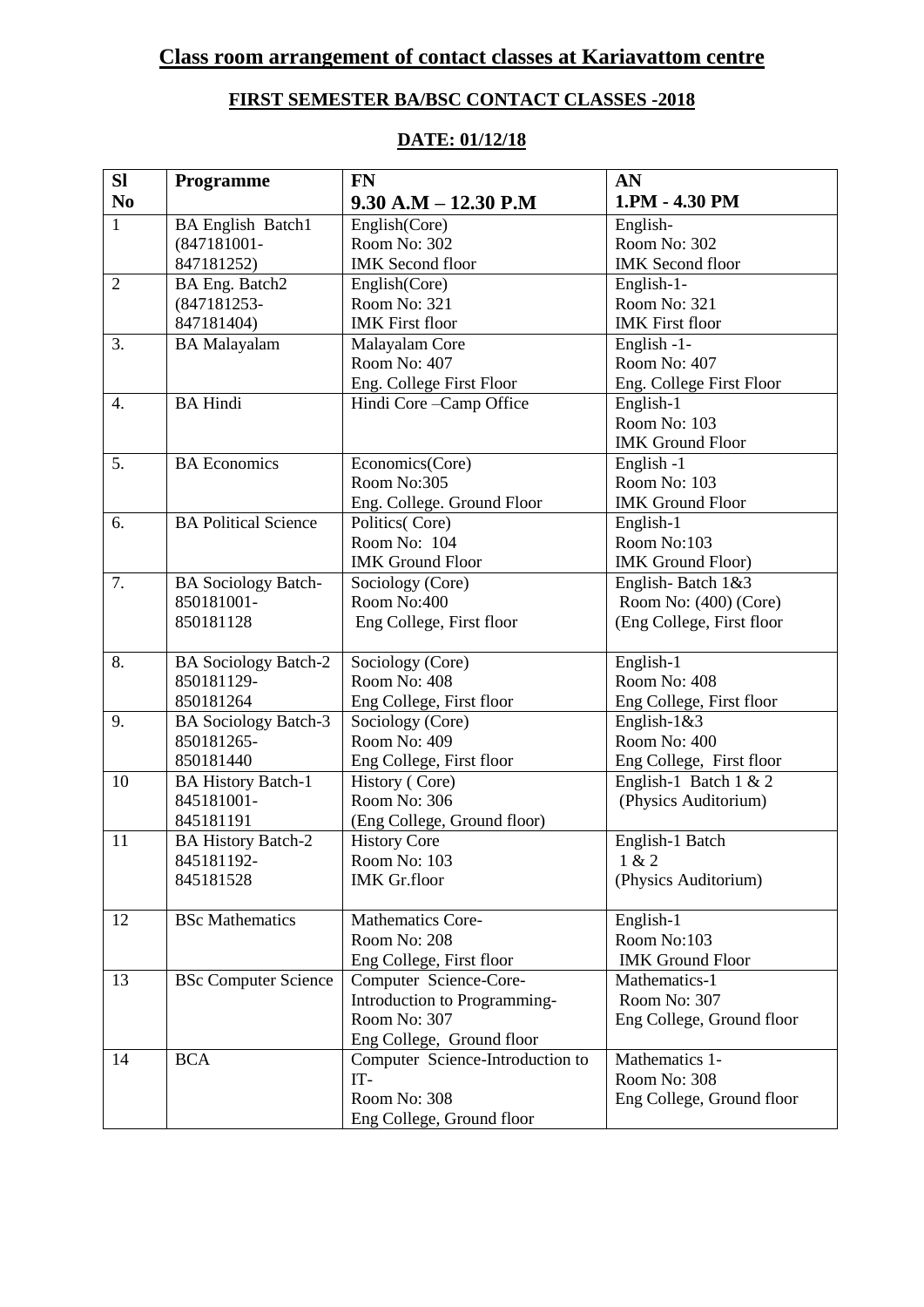## **FIRST SEMESTER BA/BSC CONTACT CLASSES -2018**

## **DATE: 02/12/18,, TIME:9.30 A.M-4.30 P.M**

| Sl No            | Programme                    | <b>FN</b>                     | AN                           |
|------------------|------------------------------|-------------------------------|------------------------------|
|                  |                              | $9.30$ A.M $- 12.30$ P.M      | 1.PM - 4.30 PM               |
| $\mathbf{1}$     | BA Eng.- Batch1              | <b>World History</b>          | Malayalam-                   |
|                  | 847181001-847181252          | Room No:302                   | Room No:302                  |
|                  |                              | (Commerce Second floor)       | Hindi-321 IMK First Floor    |
| $\overline{2}$   | BA Eng. - Batch2             | <b>World History</b>          | Hindi-Room No:321            |
|                  | 847181253-847181404          | Room No:321                   | <b>IMK First Floor</b>       |
|                  |                              | (IMK First floor)             | Malayalam-Room No:302        |
|                  |                              |                               | <b>Commerce Second Floor</b> |
| 3.               | <b>BA</b> Malayalam          | Kerala samskaram1             | II Lang.Malayalam-           |
|                  |                              | Room No:407                   | Room No: 407                 |
|                  |                              | Eng. College First Floor      | Eng. College First Floor     |
| $\overline{4}$ . | <b>BA Hindi</b>              | Women's Literature in Hindi - | Hindi II Lang-Room No:104    |
|                  |                              | Camp Office                   | <b>IMK Ground Floor</b>      |
| 5.               | <b>BA</b> Economics          | <b>Political Science</b>      | Hindi II Lang-Room No:321    |
|                  |                              | Room No:400                   | II Lang.Malayalam-           |
|                  |                              | (Eng College, First floor)    | Room No: 409                 |
| 6.               | <b>BA Political Science</b>  | <b>WORLD HISTORY</b>          | Hindi II Lang-Room No:321    |
|                  |                              | Room No:321                   | <b>IMK First Floor</b>       |
|                  |                              | <b>IMK Ground Floor</b>       | II Lang. Malayalam-          |
|                  |                              |                               | Room No: 409                 |
|                  |                              |                               | Eng College First floor      |
| 7.               | <b>BA</b> Sociology-Batch-1  | Political Science-            | Hindi II Lang-Room No:104    |
|                  | 850181001-850181128          | Room No:400                   | (IMK, Gr. floor)             |
|                  |                              | Eng College, First floor      | II Lang.Malayalam-           |
|                  |                              |                               | Room No:400                  |
|                  |                              |                               |                              |
| 8.               | <b>BA Sociology-Batch-2</b>  | <b>Political Science-</b>     | Hindi II Lang-               |
|                  | 850181129-850181264          | Room No:408                   | Room No:104                  |
|                  |                              | (Eng College, First floor)    | (IMK, Gr. floor)             |
|                  |                              |                               | Malayalam-Room No:400        |
| 9.               | <b>BA Sociology -Batch-3</b> | <b>Political Science-</b>     | Hindi II Lang-Room No: 104   |
|                  | 850181265-850181440          | Room No: 409                  | (IMK, Gr. floor)             |
|                  |                              | Eng College, First floor      | Malayalam-Room No:400        |
|                  |                              |                               | (Eng College, First floor)   |
| 10               | <b>BA History -Batch-1</b>   | <b>Political Science</b>      | Hindi II Lang-Room No:104    |
|                  | 845181001-845181191          | Physics Auditorium            | Malayalam II Lang. (Batch 1& |
|                  |                              |                               | 2)- Physics Auditorium       |
| 11               | <b>BA History -Batch-2</b>   | <b>Political Science</b>      | Hindi II Lang-Room No: 104   |
|                  | 845181192-845181528          | Physics Auditorium            | Malayalam II Lang. (Batch-1  |
|                  |                              |                               | & 2) Physics Auditorium      |
| 12               | <b>BSc Mathematics</b>       | Mathematics Core-             | Hindi II Lang-Room No:321    |
|                  |                              | Room No:208                   | II Lang. Malayalam-          |
|                  |                              | Eng College, First floor      | Room No: 409                 |
|                  |                              |                               | Eng College, I ST floor      |
| 13               | <b>BSc Computer Science</b>  | Computer Science-Core-        | Mathematics-1                |
|                  |                              | Introduction to IT            | Room No:307                  |
|                  |                              | Room No:307                   | Eng College, Ground floor    |
|                  |                              | Eng College, Ground floor     |                              |
| 14               | <b>BCA</b>                   | Mthematics-1                  | <b>Digital Electronics</b>   |
|                  |                              | Room No:308                   | Room No:308                  |
|                  |                              | Eng College, Ground floor     | Eng College, Ground floor    |